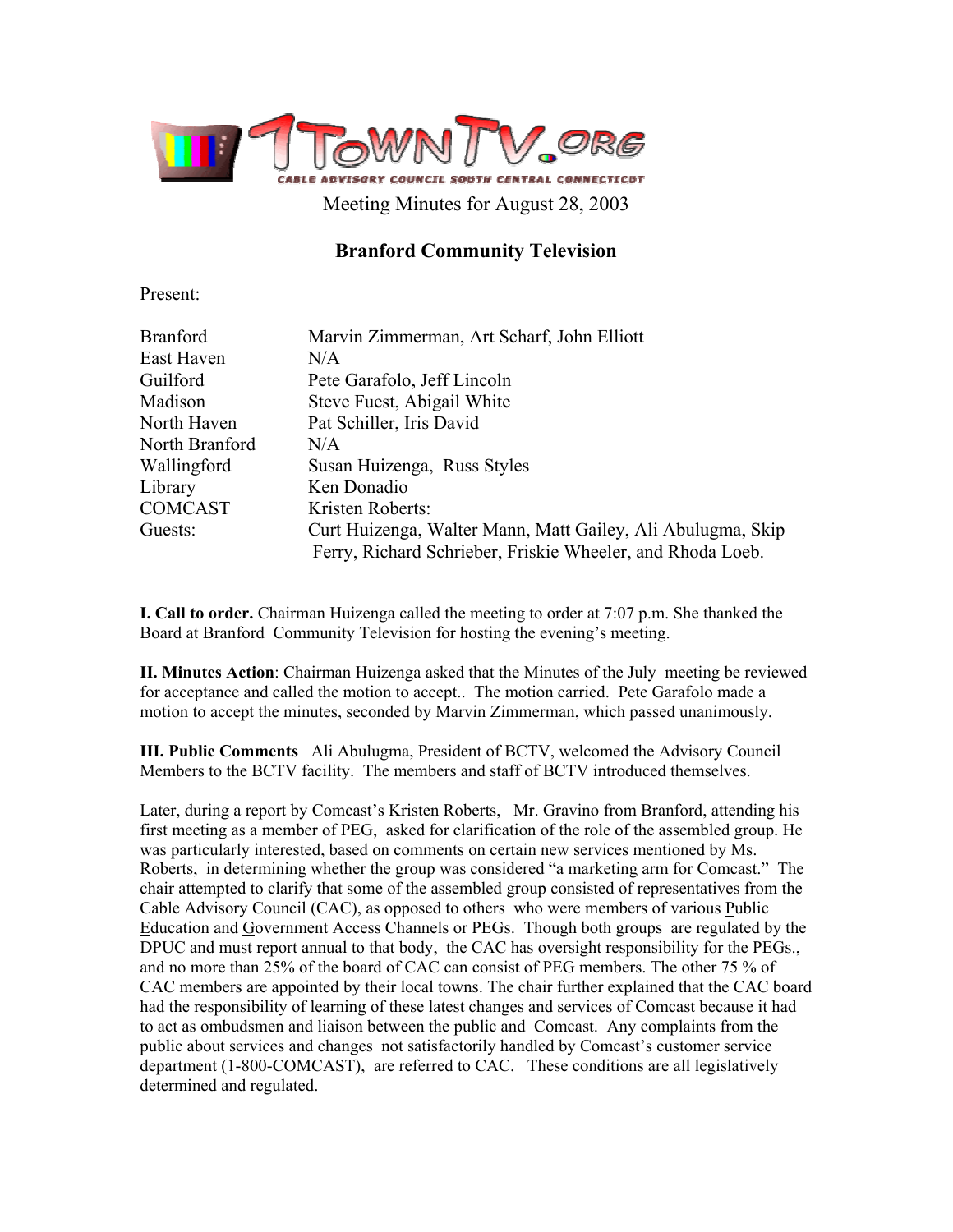# **IV. Town Reports.**

Branford.(R l) M. Zimmerman reporting CUSTOMER ISSUES: None reported. PEG ACTIVITIES: There had been no Board meetings for the last two months. Branford has been going through the paperwork at the facility and working on the DPUC Report. They are also looking for a full time Program Manager. BOE UPDATES None reported.

East Haven.(R 3) CUSTOMER ISSUES: None reported. PEG ACTVITIES: Aavellin System is going to be ordered to help with fundraising and improve the look of ETV's Bulletin Board. ETV is going to host an Open House September 23, at 6 p.m. at the studio. BOE UPDATES: None reported.

Guilford. (R 2) J Lincoln reporting. CUSTOMER ISSUES: None reported. PEG ACTIVITIES: GCTV has rolled over the equipment budget and is looking to spend about \$20,000 on beginning to get digital equipment. BOE UPDATES: None reported.

Madison. (R 4) A. White reporting. CUSTOMER ISSUES: When white noise was reported on channels 18 and 20, a technician from Comcast, Dave Melicki, was sent out and reported that Madison has bad transmitters that may take 4 or 5 months to resolve. PEG ACTIVIITES: The intern is leaving MCTV to attend college, so they are looking for new staff. BOE UPDATES: None reported.

North Haven. (R 5) P. Schiller reporting. CUSTOMER ISSUES None reported. PEG ACTIVITIES: NHTV will be covering the Columbus Day Parade on October 12, and NHTV is now airing a Bi-Lingual program- Reggaeton Connection. BOE UPDATE: The Superintendent of Schools taped their first show.

Wallingford.(R 6) S. Huizenga reporting. CUSTOMER ISSUES: The upgrade has been going on. Comcast is looking into getting the History Channel back for Wallingford residents. PEG ACTIVITES: The local newspaper has written articles on WPAA and Comcast's upgrade in town. WPAA has a new board member, Dave Burkhart from Channel 19. BOE UPDATE: The issues at Sheehan High School regarding the upgrades have been resolved. (Comcast worked with the school regarding the asbestos cleanup.)

## : **V. Officers' Reports.**

Chairman: Susan Huizinga submitted a copy of the Annual Report. (See attached.) Vice Chairman: Abigail White asked the Council if the seven town groups want to share programming among their respective groups, and to incorporate this into the By-Laws. This will be researched by the PEG Committee.

## Secretary: No report

Treasurer: Peter Garafolo presented the Council with a proposal to open a Certificate of Deposit (CD) for a seven-month term. He stated that this would yield a much higher interest rate. Steve Fuest made a motion to open the CD; Marvin seconded the motion, and the motion passed unanimously.

## **VI. Committee Reports.**